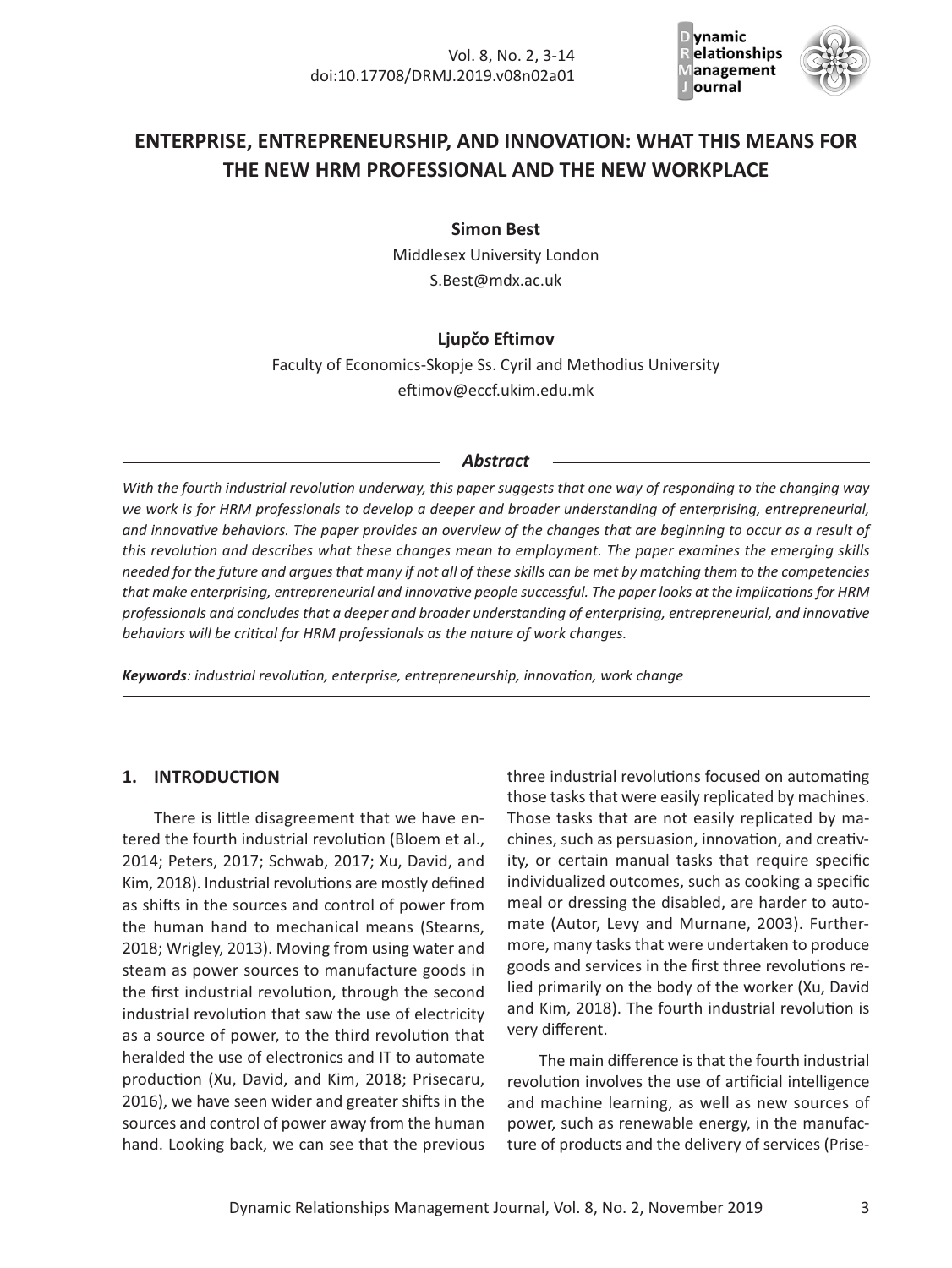caru, 2016; Schwab, 2017). Like previous industrial revolutions, this revolution will precipitate change, but on a scale not seen before (Xu, David, and Kim, 2018). We can draw comparisons between acceler‐ ation of the first three industrial revolutions and the fourth industrial revolution. Roughly between the year 1500 and the year 2000, productivity rose by a factor of 240 and the consumption of energy rose by a factor of 115 (Harari, 2014) as a result of the first three industrial revolutions. The velocity of change between each industrial revolution has be‐ come faster and faster over a period of 500 years. The rate of change brought by the fourth industrial revolution is anyone's guess, but if the first three are any guide, we can expect to see the way we live changing in the space of decades rather than gen‐ erations or centuries.

The fourth industrial revolution has seen a move toward the use of the mind (Xu, David and Kim, 2018). It now seems that many of the tasks pre‐ viously considered impossible to replicate through automation are in fact being automated (Kokkohen, 2017), even some of those tasks using the mind. Many people have explored what this means for the future of work and the way we work. Consequently, there is a wide range of views about what all of this means. This paper explores what the fourth indus‐ trial revolution means to way we work and live. It then considers the possible changes to the types of skills that will become predominant. The impact of these new skills on Human Resource Management (HRM) activities at a practical level is identified. The paper ends with some conclusions about what this means for the future of HRM, and why enterprising, entrepreneurial, and innovative behaviors are criti‐ cal skills for future employees.

### **2. THEORETICAL BACKGROUND**

### **2.1 The fourth industrial revolution and its consequences**

There is a plethora of contrasting views about what the fourth industrial revolution means. These views range from the apocalyptic to the genesis of a bright new future (Brynjolfsson and MacAfee, 2014; Carboni 2017; Pupillo, Noam, and Waverman, 2018). At one end is the view that this revolution brings the threat of mass unemployment, social dis‐ ruption, and widespread poverty because this time robots will replace humans, and opposing this view is the belief it will create new and more jobs than ever before while providing an improved quality of life (ibid).

Using various scenarios, Hajkowicz et al. (2016) painted a picture of what work would be like in 20 years' time. Their vision is one of automation, with workers undertaking fine control of the machines (Hajkowicz, et al 2016). The implication is that most human employment will be as guardians of the robots by undertaking the more delicate activities that the robots are unable to perform. In another scenario, Brynjolfsson and MacAfee (2014) consid‐ ered a darker picture, in which those who own the AI and robots seize all the economic value created, and those with just their labor to sell will have noth‐ ing because their labor has no value. A version of this prediction can be seen with social media, in which organizations such as Facebook generate huge prof‐ its and yet produce none of the content. Those who do produce the content get no reward for making Facebook so profitable. Furthermore, as with all in‐ dustrial revolutions, some will lose their occupations and not substitute them with alternative occupa‐ tions, but the majority of people will move on (Bakhshi et al., 2017). It is likely that rather than all forms of employment disappearing, most people will simply retrain to take on new occupations.

One of the most widely quoted views of the im‐ pact of the fourth industrial revolution on employment is that of Frey and Osbourne (2017), who researched the degree of susceptibility to comput‐ erization of over 700 occupations in the USA. They argued that about 47% of jobs were susceptible to various levels of computerization or automation (Frey and Osbourne, 2017). This has led to some taking a negative view. However, they demonstrated that throughout history, technical change in the way people work causes a shift in work patterns rather than leading to mass unemployment (ibid). What happened previously was that most people changed what they did as new jobs were invented or existing jobs needed new tasks (Lee, Huang, and Ashford, 2018; van Kruining, 2017). It was inevitable that some people were left behind (Bakhshi et al., 2017).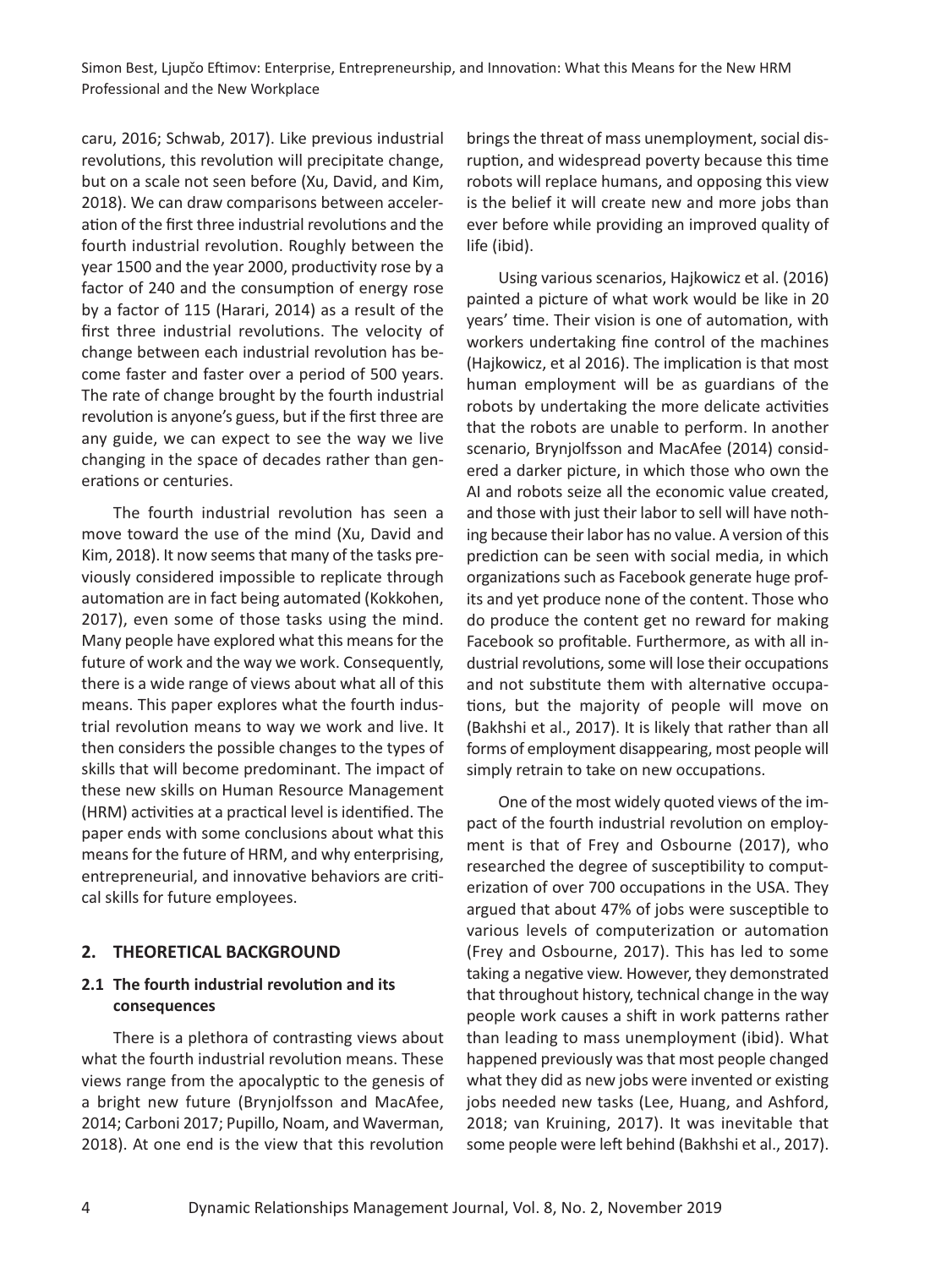On a more positive note, a more recent study by Arntz, Gregory, and Zierahn (2016) took a very dif‐ ferent view from that of Frey and Osbourne, arguing that just 9% of jobs are susceptible to computeriza‐ tion. However, this is due to two very different methodologies being used. Frey and Osbourne (2017) looked at jobs overall, whereas Arntz, Gre‐ gory, and Zierahn (2017) focused on tasks performed within various jobs. Both the Frey and Osbourne and Arntz, Gregory, and Zierahn studies are instructive for this paper. This is because the causes and range of the changes to the way people work extends be‐ yond artificial intelligence and machine learning. MacCory et al. (2014) indicated that a small number of variables are unable to identify all the permuta‐ tions that affect potential automation of work, something neither paper looked at in depth.

Artificial intelligence and machine learning are not the only factors that are changing the way we work. One of most noticeable factors is globalization (Pupillo, Noam, and Waverman, 2018). Harari (2014) discussed how we have evolved into a global community in which mutual support and integration on a global scale, as opposed to a local community scale, is becoming embedded in our lives. Evidence of this can be found in the rise of integrated labor markets in which people in different geographical locations work together (Bakhshi et al., 2017; De Stefano, 2015; Hecklau et al., 2016). This, alongside rising protectionism and shifting national alliances such as the recent referendum in the UK to leave the EU (Farrell, and Newman, 2017), has impacted how we work. The exit of the UK from the EU would see the global opportunities for employment dimin‐ ish for some British people. Rising inequality in ed‐ ucation, health, wealth consumption, and power (Colen, Krueger, and Boettner, 2018; Goldin, and Katz, 2018) also contributes to the change in the way we work. Among the concerns about inequality is the diversion of resources to a chosen few, leading to the loss of confidence in state and social institu‐ tions (Dabla‐Norris et al., 2015) and possible in‐ creased social tension (Wolf, 2015). The demand for sustainable living conditions that take into consid‐ eration eco-friendly lifestyles that address concepts such as pollution impact the way we work (Safronova, Nezhnikova, and Kolhidov, 2017). Even demographic shifts such as the 50% of the popula‐

tion of the world now living in urban locations and the declining birth rates and aging populations (Bloom et al., 2015; Ritchie, and Roser, 2018) are im‐ pinging on the tasks we perform in our occupations and are contributing to a growing range of new oc‐ cupations.

As with previous industrial revolutions, this one brings change not only to the way people work, but also to the way we live. As living conditions change, and a new world emerges. Tied in to this are changes in the way businesses operate, creating new work spaces.

#### **2.2 The new workplace**

One outcome of this industrial revolution is that it is creating new ways of conducting business at a much faster rate than before. The world's biggest hotelier, with five times as many beds avail‐ able as the next five hotel groups combined, is Airbnb (Wood, 2017). They had a turnover of \$5.5b in 2017, and yet they do not own a single bedroom and employ just 3,100 people (Forbes, 2018). Two of the five biggest online retailers are Etsy and eBay (Tyler, 2018). In 2017, Etsy had an annual turnover of \$441m and employed around 800 people (Statista, 2018). eBay turned over \$38b in 2017 and employed around 14,000 (Statista, 2018). Yet nei‐ ther Etsy nor eBay carry any stock or products (Forbes, 2018). One of the biggest logistics compa‐ nies in the world, mainly transporting people, is Uber. Uber has an annual turnover of \$7b and em‐ ploys around 16,000 people. Like Airbnb, Etsy, and eBay, they too do not own the infrastructure re‐ quired to operate their businesses—Uber does not have any vehicles (Goodwin, 2015). These are just some of more widely known new ways of doing business. The impact of this method is that we in many ways we are becoming the supplier, employer, employee, and consumer all at the same time. In other words, many of us are becoming the creators of our own employment, and this is not being re‐ stricted to the self‐employment model of the likes of Airbnb, Etsy, eBay, or Uber. These changes to the structure and methods of doing business mean that the workplace, the relationships within the work‐ place, and the activities we do are all moving in a new direction as well.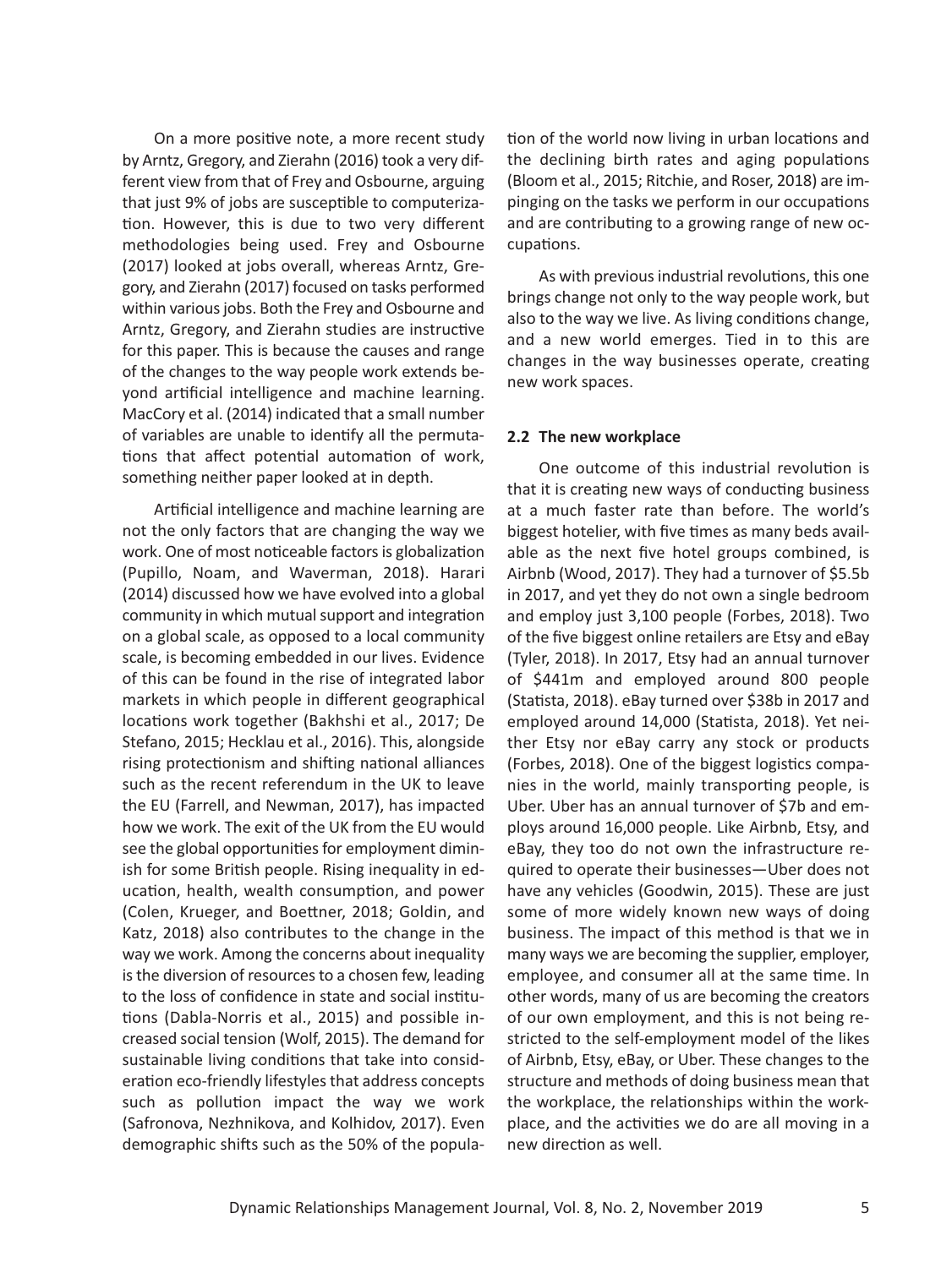One of the most profound changes to the work‐ place is the appearance of the gig economy (Abra‐ ham et al., 2018; Petriglieri, Ashford, and Wrzesniewski, 2018). The gig economy falls into two broad categories. One, known as crowdsourcing or crowdwork, involves outsourcing work over the in‐ ternet to a group of people spread across a variety of locations, often with a diverse range of skills (Bergvall‐Kåreborn and Howcroft, 2014; De Stefano, 2015). With crowdwork the participants generally pool their labor to work on the same task. The other version of work in the gig economy is known as work‐on‐demand, in which individuals sometimes bid for a single specific task such as delivery of low‐ scale clerical work or the transportation of people (De Stefano, 2015, Greenhouse, 2015). As a conse‐ quence, the workplace is more transparent, flatter, more competitive, and on‐demand (Johannessen, 2018). It is more transparent because workers an‐ nounce when they are available for work, and their work is visible and measurable most of the time. The structure is becoming flatter, because the distinction between personal and work space is disappearing, with responsibility for the quality and completion of the task lying with the worker. The tendering process of the gig economy is making work more competi‐ tive; the best and cheapest will get the gigs. Work is also becoming on‐demand; work will be available and can be completed any time, any day.

The gig economy is not the only significant change in the way we work. Taylor et al. (2017) iden‐ tified a number of other trends that show that the work place is changing. Both part-time work and self-employment have been on the rise, whereas on‐demand employment through zero hours con‐ tracts has also grown (Taylor et al., 2017). This sug‐ gests that whereas the number of people holding multiple jobs has fallen, the number of people un‐ dertaking casual work through platforms such as eBay and Airbnb has risen (Taylor et al., 2017). This may be because people do not consider the gig economy, in which they are self‐employed, as hold‐ ing an additional job. Taylor et al. (2017) supported this suggestion by arguing that in fact a number of people who are earning an income are doing so from multiple sources, and this is increasing. Some of this income is likely to be through the platform economy such as Airbnb, eBay, Etsy, or Uber.

As a result, this demand for new skills and abil‐ ities with the labor market could be morphing into a two‐tier structure. It has been suggested that the evolving labor market will contain either low‐skilled and low‐paid jobs or high‐skilled and high‐paid jobs, with very few jobs in the middle. Furthermore, many current high‐skill jobs such as airline pilots and finan‐ cial analysts could be downgraded to lower‐skilled jobs as AI and machine learning takes over (Ace‐ moglu and Restrepo, 2017; Beaudry, Green and Sand, 2016; Frey and Osborne, 2017; Schwab, 2015).

All industrial revolutions require a shift in the skills needed to perform the various tasks necessary to undertake employment. Essentially, the first three industrial revolutions led to the organization of work around the demands of the machines, and conse‐ quently our work skills have been determined by the machinery available at the time (Martin, 2017). This is because in the first three industrial revolutions, the changes to the way people worked were focused on routine tasks, leading to demand in higher cognitive and manual skills (Deming, 2017). The fourth indus‐ trial revolution is leading to more and more routine tasks being automated. In fact, there is evidence that routine cognitive and manual tasks are being replaced by non‐routine cognitive and manual tasks as AI and machine learning increase in sophistication and pop‐ ularity (Autor, Levy and Murnane, 2003; Reimers, and Chung, 2019). There are growing indications that soft or social skills are becoming critical requirements over and above cognitive and manual skills (Chillas, Marks, and Galloway, 2015; Deming, 2017; Heckman, and Kautz, 2012; Hurrell, 2016). This is because the in‐ creased non‐routine cognitive and manual tasks in‐ volve complex thinking and high‐level communication skills (Levy and Murnane, 2005; Reimers, and Chung, 2019). The demand for skills such as problem solving, creativity, and social influence is clearly growing.

The decline of routine cognitive and manual skills is visible across a wide spectrum of occupations (Neu‐ bert et al., 2015). Taking an airline pilot as an example, the skills required to fly an airplane do not change with each flight beyond some minor local conditions. Once the pilot has mastered the core skills needed to fly the airplane, it becomes routine both cognitively and manually. However, although most people would resist flying in an airplane without a pilot, because of technology the majority of planes today are capable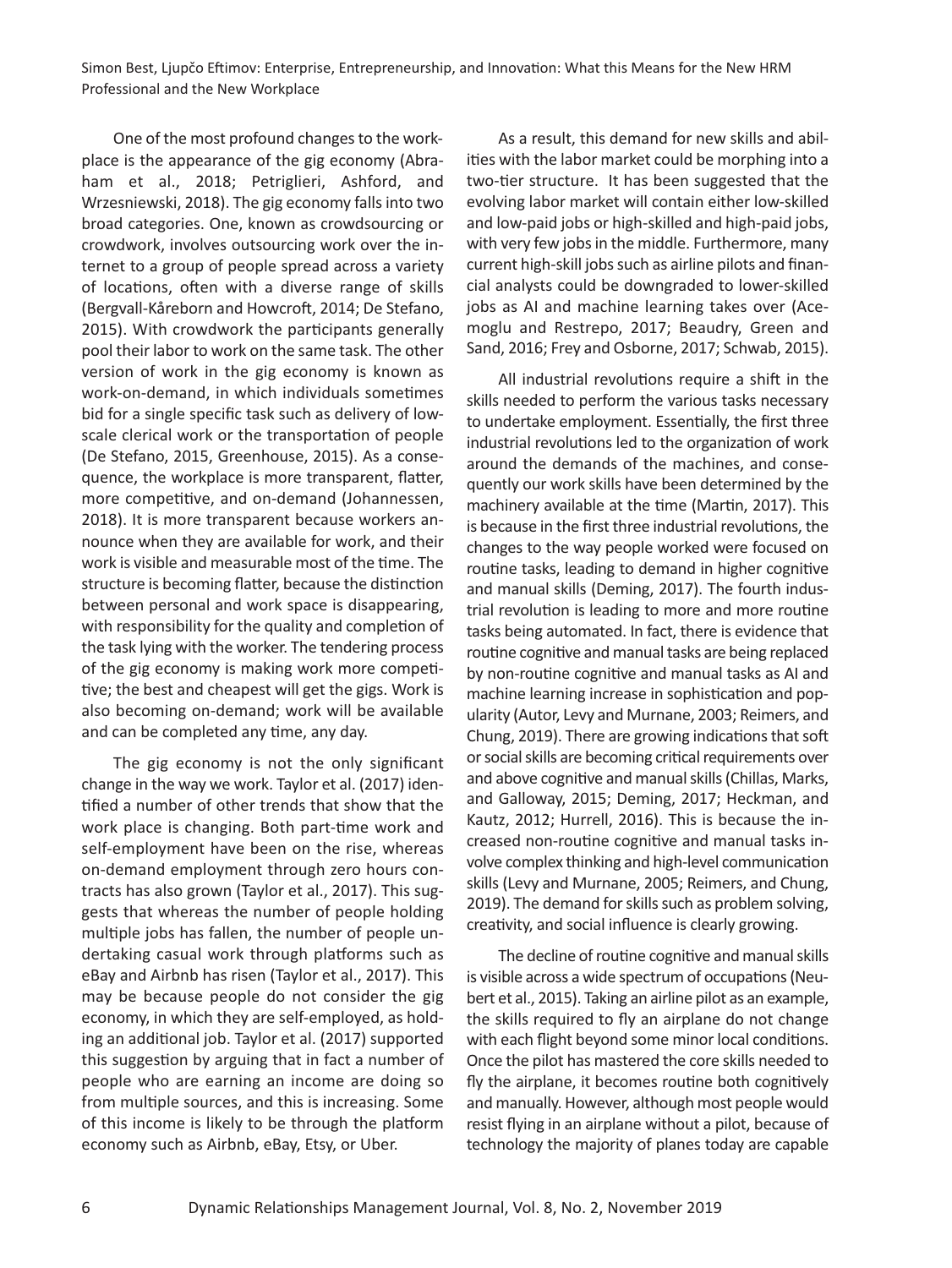of flying without a pilot (Lerner, 2017). This is because technology has taken over most of the routine cogni‐ tive and manual tasks that pilots normally undertook to fly a plane. There are many other examples of changes to skills. The skills required of a chef have changed over the past 100 years because technolog‐ ical change has seen an increase in labor‐saving de‐ vices and pre‐prepared food items, thus reducing the cutting and cooking skills of many chefs. Within the authors' lifetimes there have been substantial changes to the skills and tasks performed by retail pharmacists. As a child, one author experienced retail pharmacists dispensing advice and preparing medicines either on their own basis or based on a doctor's prescription. Today, they simply put a label on a packet of tablets. The most critical routine cog‐ nitive and manual skill of a pharmacist today is the ability to read labels and stick them on the right box, meaning that the pharmacist's skill in preparing medicines accurately and their knowledge of chemi‐ cals is greatly reduced. However, they are still required to undertake three to four years of higher education study. In the past 10 years, many new occupations, such as social media managers, sustainability man‐ ager, and drone pilots, have emerged, while many others, such as fitters and turners, machine setters, telephone operators, and typists, have either already disappeared or are declining rapidly. Clearly, skills and abilities change or disappear as new ways of working emerge, and new skills and abilities are needed, but people continue to be employed.

Over time, the nature of these skills has evolved, and many different researchers have explored the changes to the way we work (Bakhshi et al., 2017). Davies, Fidler, and Gorbis (2011) came up with a list of 10 skills that would be needed by 2020. These in‐ cluded concepts such as sense making, design mind‐ set, social intelligence, and novel and adaptive thinking (Davies, Fidler, and Gorbis, 2011), all skills that are difficult for AI or machine learning to repli‐ cate. Following Davies, Fidler, and Gorbis, a number of other commentators have agreed and added their own views on which future skills will be needed to survive the fourth industrial revolution, resulting in a glut of reports on future skills. Liu and Grusky (2013) developed an eight‐factor framework for examining skills needed for future employment: verbal, quanti‐ tative, analytical, creative, computer, science and en‐

gineering, managerial, and nurturing. Building on Davies, Fidler, and Gorbis (2011) Thijs, Fisser, and van der Hoeven (2014) produced a list of eight critical skills that they felt were necessary. In addition to so‐ cial skills, they included creativity, critical thinking, and problem‐solving skills (Thijs, Fisser, and van der Hoeven, 2014). More recently, Bakhshi et al. (2017) examined 120 different skills and ranked them in order of importance. Although there were differ‐ ences between the lists for the USA and the UK, there were similarities to previous studies, with originality, complex problem solving, and critical thinking being in the top 10 skills (Bakhshi, 2017). The theme that emerges is that as good as artificial intelligence and machine learning is, it is not the answer to every‐ thing. Martin (2017) argued that some human inter‐ vention will always be necessary. Frey and Osbourne (2017) believed that creative and social skills would be in demand. Clearly, despite Moravec's (1999) pre‐ diction that we will one day build robots that can fully replace us, a number of issues arise. Moravec argued that many of the skills that we find easy are the result of thousands of years of evolution, and therefore are much harder to reverse engineer (Moravec, 1988, Rotenberg, 2013, Yao, 2008). However, skills such as perception and imagination, which appear to be easy to humans but immensely problematic for machines, are actually skills that evolved more recently (Roten‐ berg, 2013). Furthermore, Madsbjerg (2017) in his somewhat controversial book argued that business leaders cannot rely solely on algorithmic intelligence, or what Madsbjerg termed thin data. This suggests that a range of non‐routine cognitive skills will still be required, which can analyze and utilize what Madsb‐ jerg (2017) termed thick data, in contrast to thin data. It is becoming clear that traditional methods of man‐ agement that focus on encouraging routine cognitive and manual tasks are no longer viable (Hecklau et al., 2016). The test for fourth industrial revolution HRM professionals is to persuade employees to utilize their unique human skills for the benefit of the organiza‐ tion (Habraken, and Bondarouk, 2017; Shamin et al., 2016; Xu, David and Kim, 2018).

There are strong arguments that the new work environment means that many will have to create their own jobs as the age of the entrepreneur is upon us (Hajkowicz, et al 2016). However, we argue that the generation of one's own job should not be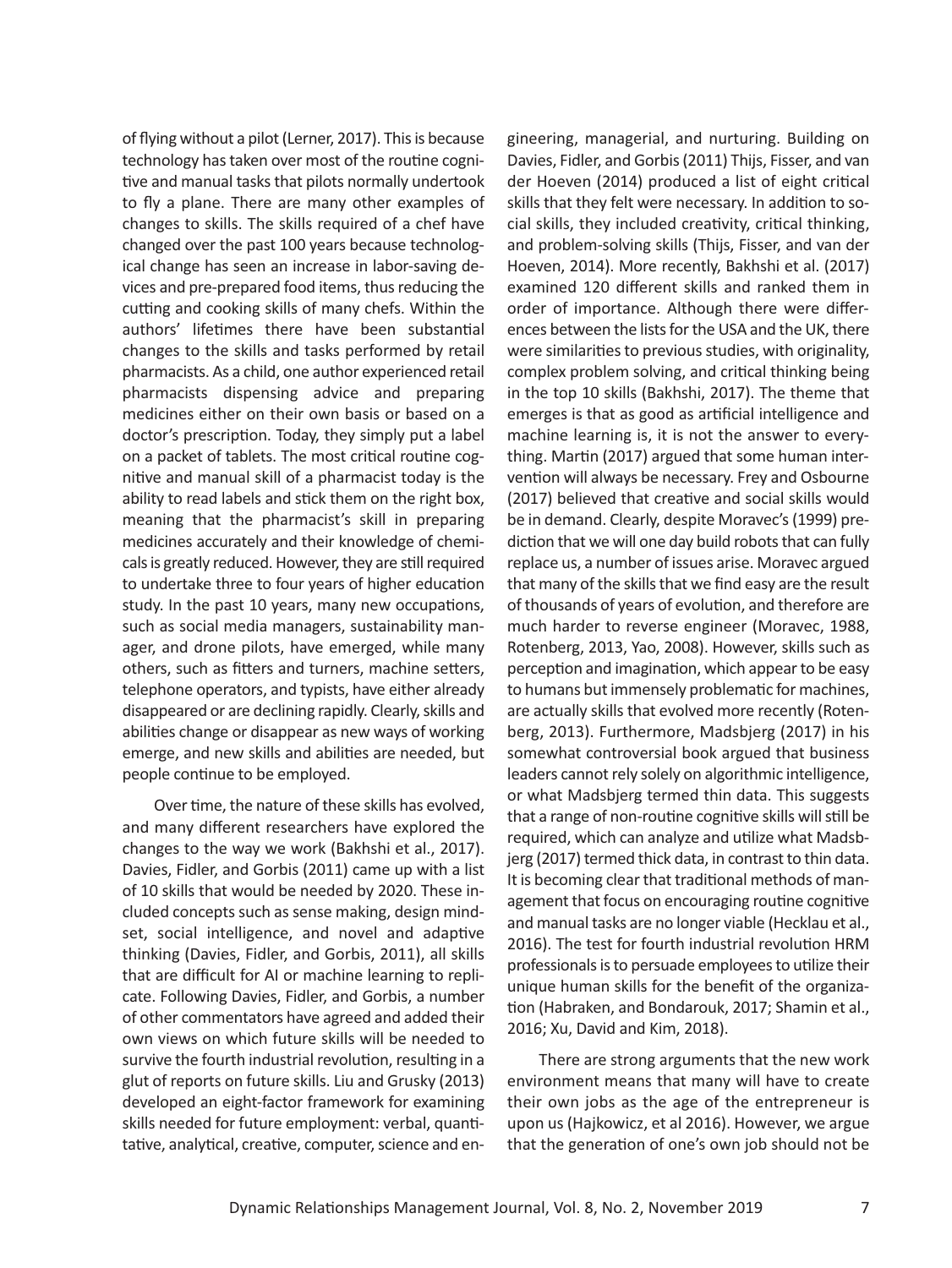restricted to self‐employed individuals. The changes through technology, globalization, and demograph‐ ics mean that many organizations will not always know exactly who or what they need. The possibility exists that the job applicant will be the one to tell the organization who they need and what tasks they need to perform. In other words, organizations could be looking to people to create their own jobs within the organization.

# **2.3 Is the development of enterprising, entrepreneurial, and innovative behaviors the answer?**

In previous industrial revolutions the key fac‐ tors enabling economic growth were machinery and investment; essentially, people were replaceable at far lower cost (Xu, David and Kim, 2018). In this next industrial revolution, it will be the individual's cre‐ ativity and innovation that will become critical in many jobs (Audenaert, Vanderstraeten, and Buyens, 2017). The rarest commodities needed for business growth and survival will not be machinery or in‐ vestors, but people with usable ideas (Brynjolfsson, McAfee, and Spence 2014). All this suggests that en‐ terprising, entrepreneurial, and innovative behaviors are a necessity in order to contribute to the survival and growth of any organization.

There are multiple definitions of enterprising, entrepreneurial, and innovative behaviors. How‐ ever, one of the most widely accepted set of defini‐ tions is that developed by The Quality Assurance Agency for Higher Education (QAA). Their educators guide, "Enterprise and entrepreneurship education: Guidance for UK higher education providers," offers succinct but detailed definitions of enterprise and entrepreneurship (see the Appendix for the full defi‐ nitions). Both of these definitions focus on the fact that enterprise and entrepreneurship are sets of be‐ haviors, and that innovation is a possible outcome of these behaviors. They include concepts such as creativity, originality, initiative, and adaptability (QAA, 2018).

Enterprising, entrepreneurial, and innovative behaviors have been seen as competencies that can be developed (Bacigalupo et al., 2016; Schmidt, 2015). Furthermore, it has been argued that these competencies are not limited to commercial activi‐ ties, but can be applied to most aspects of life, from personal development to commercial intentions (Bacigalupo et al., 2016). There is a link here to the issues around the types of skills required for the fourth industrial revolution.

We have argued previously that AI and machine learning, for all their capabilities, do have limitations, and these limitations fall around the longer‐ evolved human abilities that we find the easiest to perform (Moravec, 1988, Rotenberg, 2013, Yao, 2008). AI and machine learning are very good at making predictions through statistical analysis, but these predictions do not consider causal relation‐ ships; understanding causal relationships and mak‐ ing judgements about whether to act on those predictions is uniquely human (Agrawal, Gans, and Goldfarb, 2018). AI and machine learning tend to perform tasks that are limited to one part of the brain, whereas in humans most tasks are performed by parts of the brain that are not independent of each other (Lu et al., 2018). In other words, we use multiple parts of our brains at the same time to per‐ form multiple tasks, whereas AI follows a single function. This suggests that the skills that AI and ma‐ chine learning are unable to replicate are a wide range of non‐routine cognitive and manual skills, and these are going to be in demand.

One of the most comprehensive reports has been The Future of Skills: Employment in 2030 (Bakhshi et al., 2017), which ranked 120 skills in order of importance. The top 20 are included in Table 1.

| Top 20 skills for 2030                                                                                                                                                                                                                            |                                                                                                                                                                                                                                                                       |  |  |  |
|---------------------------------------------------------------------------------------------------------------------------------------------------------------------------------------------------------------------------------------------------|-----------------------------------------------------------------------------------------------------------------------------------------------------------------------------------------------------------------------------------------------------------------------|--|--|--|
| 1. Judgement and decision<br>making<br>2. Fluency of ideas<br>3. Active learning<br>4. Learning strategies<br>5. Originality abilities<br>6. Systems evaluation<br>7. Deductive reasoning<br>8. Complex problem<br>solving<br>9. Systems analysis | 11. Critical thinking<br>12. Instructing<br>13. Education and training<br>14. Managing personnel<br>resources<br>15. Coordination<br>16. Inductive reasoning<br>17. Problem sensitivity<br>18. Information ordering<br>19. Active listening<br>20. Administration and |  |  |  |
| 10. Monitoring                                                                                                                                                                                                                                    | management                                                                                                                                                                                                                                                            |  |  |  |

*Table 1: Top 20 skills for 2030*

*Adapted from The Future of Skills: Employment in 2030 (Bakhshi et al., 2017)*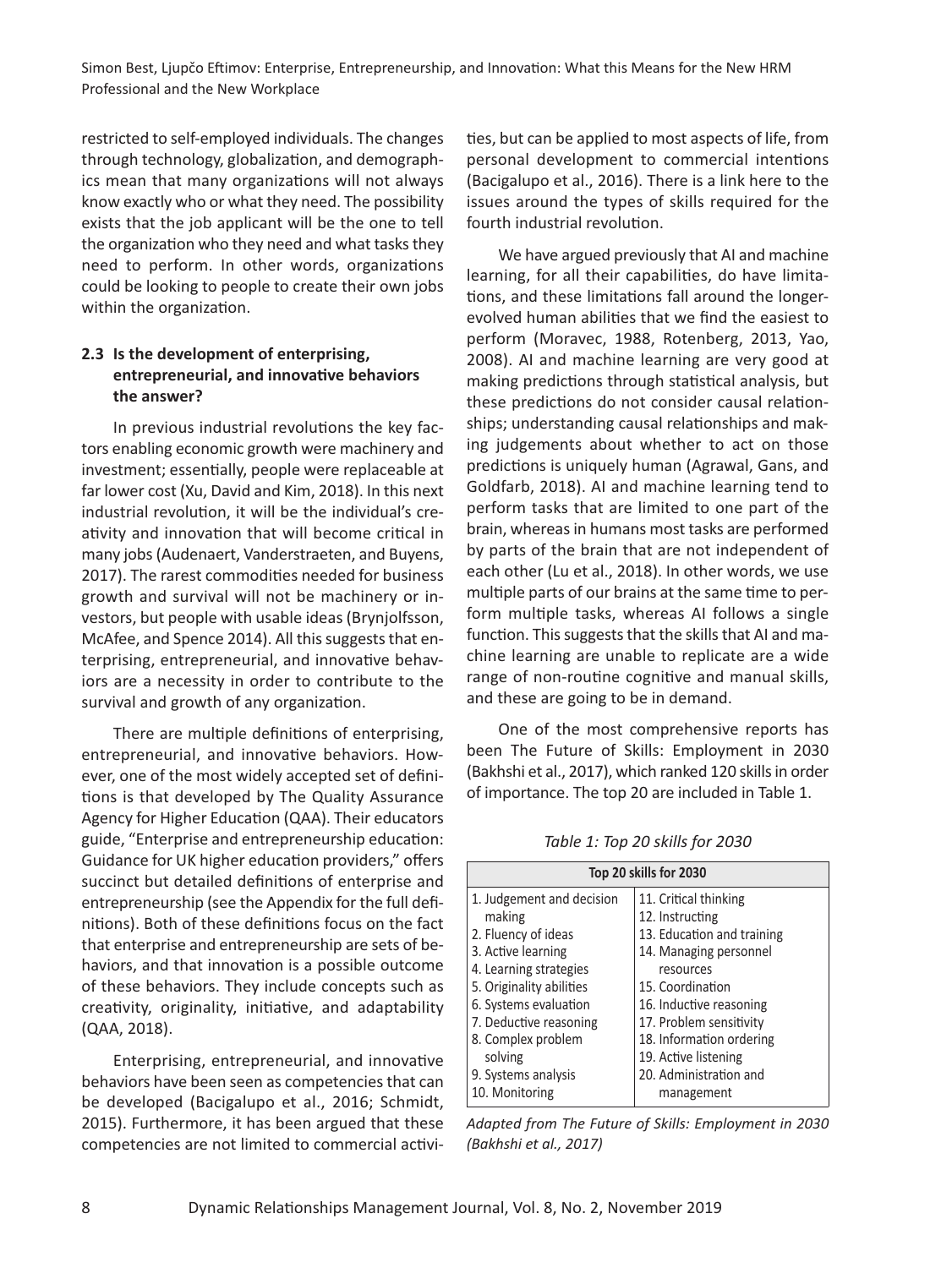Most, if not all, of these skills are uniquely human and are not easily replicated by AI or ma‐ chine learning. As noted previously, AI and ma‐ chine learning have problems making judgements. This is because judgments are unique to each indi‐ vidual human based on their own life experiences; something that AI and machine learning cannot yet replicate.

There is a correlation between many of the skills that have been determined to be critical for the future and those capabilities that determine competency in enterprising, entrepreneurial, and innovative behaviors. Although many papers have discussed the most critical skills needed for the fu‐ ture, there is precious little information about how competence in those skills might be recognized or measured. Several papers have pointed out this dilemma (Bamber, Bartram, and Stanton, 2017; Hecklau et al., 2016; Neubert et al., 2015).

The Entrepreneurship Competence Framework was developed to provide some consistent structure to the learning outcomes of people studying to im‐ prove their enterprising, entrepreneurial, and inno‐ vative skills (Bacigalupo et al., 2016). The framework consists of three areas that have five key competen‐ cies. These competencies are then mapped out across four specific levels—foundation, intermedi‐ ate, advanced, and expert—that equate to Levels 1 to 8 within the UK higher education system. Table 2 summarizes the competencies.

| Areas                      | <b>Entrepreneurial Competencies</b>                                                                                                                    |
|----------------------------|--------------------------------------------------------------------------------------------------------------------------------------------------------|
| Ideas and<br>opportunities | Spotting opportunities; creativity; vision;<br>valuing ideas; ethical and sustainable<br>thinking                                                      |
| Resources                  | Self-awareness and self-efficacy;<br>motivation and perseverance; mobilizing<br>resources; financial and economic<br>literacy; mobilizing others       |
| Into action                | Taking the initiative; planning and<br>management; coping with uncertainty,<br>ambiguity and risk; working with others;<br>learning through experience |

*Table 2: Entrepreneurial competencies*

*Adapted from The Entrepreneurship Competence Framework (Bacigalupo et al., 2016)*

The Entrepreneurship Competence Framework maps these competencies across a range of fields. For example, the framework sets ideas and oppor‐ tunities within the use of imagination to create ideas and identify the opportunities these ideas bring. A number of themes then provide the structure for a list of increasingly complex and difficult tasks that as‐ sess a person's competency to perform in the four areas as it moves from Level 1 to Level 8.

The link between the skills in Table 1 and the competencies in Table 2 is strong. Table 3 analyzes how the top 20 skills as defined by Bakhshi et al. (2017) and the Entrepreneurship Competence Frame‐ work as defined by Bacigalupo et al. (2016) are linked.

|  |  |              | Table 3: Link between skills and entrepreneurial |  |
|--|--|--------------|--------------------------------------------------|--|
|  |  | competencies |                                                  |  |

| <b>Skills</b>                        | <b>Entrepreneurial Competencies</b>                                                                                                                                                                                                                                                                                                 |
|--------------------------------------|-------------------------------------------------------------------------------------------------------------------------------------------------------------------------------------------------------------------------------------------------------------------------------------------------------------------------------------|
| Judging<br>and<br>decision<br>making | Spotting opportunities; valuing ideas; self-<br>awareness and self-efficacy; taking the initiative;<br>ambiguity, and risk                                                                                                                                                                                                          |
| Fluency of<br>ideas                  | Creativity; vision; financial and economic literacy;<br>learning through experience                                                                                                                                                                                                                                                 |
| Active<br>learning                   | Ethical and sustainable thinking; self-awareness<br>and self-efficacy; motivation and perseverance;<br>learning through experience                                                                                                                                                                                                  |
| Learning<br>strategies               | Vision; ethical and sustainable thinking; self-<br>awareness and self-efficacy; motivation and<br>perseverance; planning and management; coping<br>with uncertainty,                                                                                                                                                                |
| Original<br>abilities                | Creativity; vision; motivation and perseverance;<br>taking the initiative; coping with uncertainty,<br>ambiguity, and risk; working with others; learning<br>through experience                                                                                                                                                     |
| Systems<br>evaluation                | Ethical and sustainable thinking; financial and<br>economic literacy; taking the initiative; working<br>with others                                                                                                                                                                                                                 |
| Deductive<br>reasoning               | Ethical and sustainable thinking; self-awareness<br>and self-efficacy; learning through experience                                                                                                                                                                                                                                  |
| Complex<br>problem<br>solving        | Creativity; vision; valuing ideas; ethical and<br>sustainable thinking; self-awareness and self-<br>efficacy; motivation and perseverance; mobilising<br>resources; financial and economic literacy; taking<br>the initiative; coping with uncertainty, ambiguity,<br>and risk; working with others; learning through<br>experience |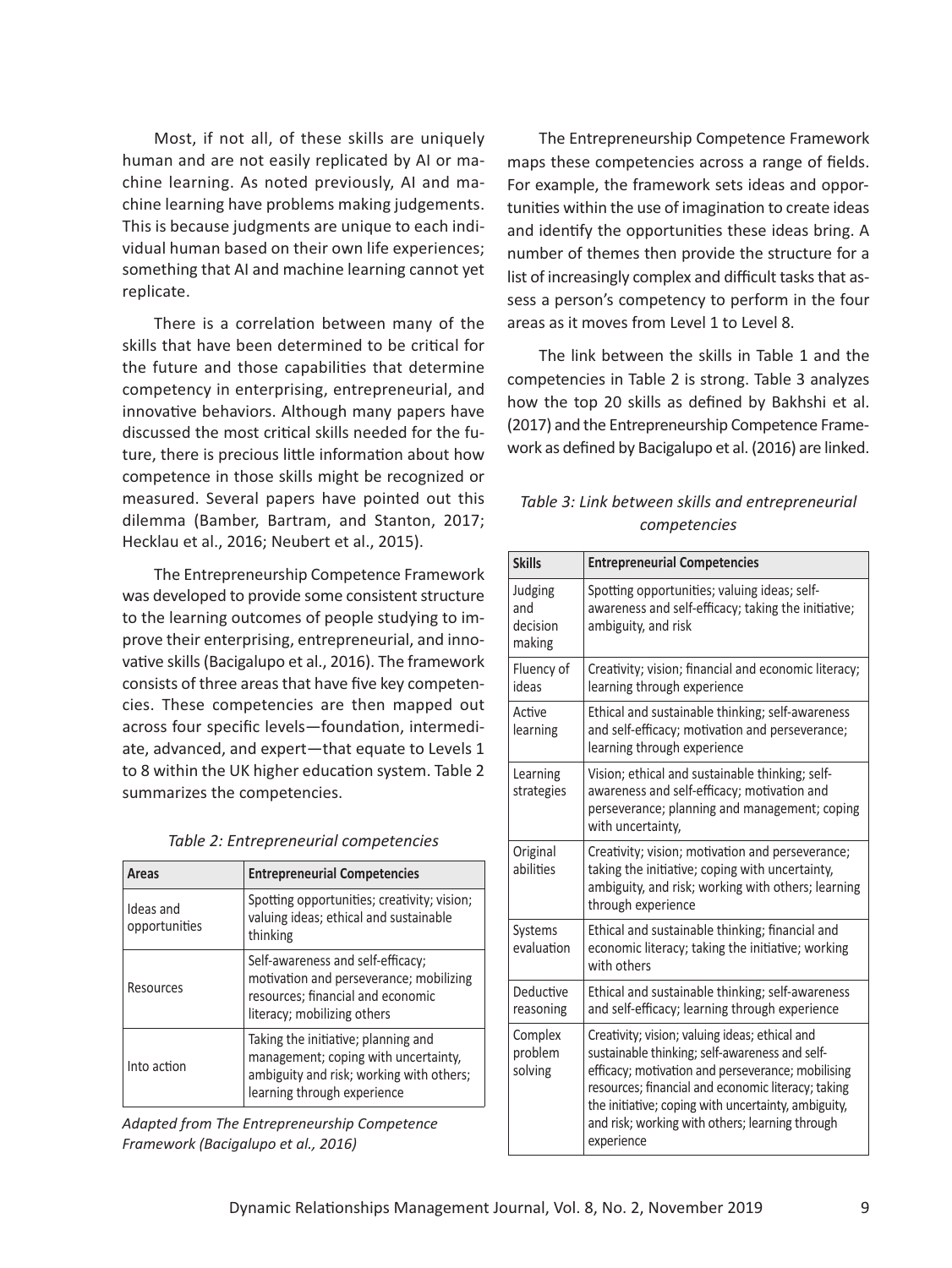| Systems<br>analysis                        | Spotting opportunities; valuing ideas; ethical and<br>sustainable thinking; mobilizing resources;<br>financial and economic literacy; mobilising others;<br>taking the initiative; planning and management;<br>coping with uncertainty, ambiguity, and risk;<br>working with others; learning through experience |
|--------------------------------------------|------------------------------------------------------------------------------------------------------------------------------------------------------------------------------------------------------------------------------------------------------------------------------------------------------------------|
| Monitoring                                 | Ethical and sustainable thinking; self-awareness<br>and self-efficacy; planning and management;<br>working with others; learning through experience                                                                                                                                                              |
| Critical<br>thinking                       | Vision; ethical and sustainable thinking; self-<br>awareness and self-efficacy; coping with uncertainty,<br>ambiguity, and risk; learning through experience                                                                                                                                                     |
| Instructing                                | Vision; ethical and sustainable thinking; motivation<br>and perseverance; mobilizing others; planning and<br>management; working with others; learning<br>through experience                                                                                                                                     |
| Education<br>and<br>training               | Vision; ethical and sustainable thinking; motivation<br>and perseverance; mobilizing others; planning and<br>management; working with others; learning<br>through experience                                                                                                                                     |
| Managing<br>personal<br>resources          | Vision; ethical and sustainable thinking;<br>motivation and perseverance; mobilizing<br>resources; mobilizing others; planning and<br>management; working with others                                                                                                                                            |
| Coordination                               | Spotting opportunities; vision; valuing ideas;<br>mobilizing resources; mobilizing others; taking the<br>initiative; planning and management; coping with<br>uncertainty, ambiguity, and risk; working with others                                                                                               |
| Inductive<br>reasoning                     | Ethical and sustainable thinking; self-awareness<br>and self-efficacy; coping with uncertainty,<br>ambiguity, and risk; learning through experience                                                                                                                                                              |
| Problem<br>sensitivity                     | Spotting opportunities; creativity; vision; valuing<br>ideas; financial and economic literacy; coping with<br>uncertainty, ambiguity, and risk; learning through<br>experience                                                                                                                                   |
| Information<br>ordering                    | Valuing ideas; ethical and sustainable thinking;<br>valuing ideas; ethical and sustainable thinking;<br>planning and management; working with others;<br>learning through experience                                                                                                                             |
| Active<br>listening                        | Spotting opportunities; ethical and sustainable<br>thinking; self-awareness and self-efficacy;<br>mobilizing others; taking the initiative; planning<br>and management; working with others;                                                                                                                     |
| Administra-<br>tion and<br>manage-<br>ment | Valuing ideas; ethical and sustainable thinking;<br>mobilizing resources; financial and economic<br>literacy; mobilizing others; planning and<br>management; working with others; learning<br>through experience                                                                                                 |

*Adapted from The Future of Skills: Employment in 2030 (Bakhshi et al., 2017) and The Entrepreneurship Competence Framework (Bacigalupo et al., 2016)*

It would be both vain and naive of us to claim that Table 3 is a definitive comparison of future skills and entrepreneurial competencies. We acknowledge that this will draw considerable debate. However, the table is drawn from programs run at our respective univer‐ sities on developing enterprising, entrepreneurial, and innovative skills and abilities. What Table 3 suggests is that the skills required for the future are closely aligned with the competencies that need to be achieved in order to act enterprisingly, entrepreneurially, and in‐ novatively. Furthermore, taking the key points from the QAA definitions, it is evident from Table 3 that most if not all the top 20 skills needed for 2030 can be defined as enterprising, entrepreneurial, or innovative. We therefore argue that enterprising, entrepreneurial, and innovative skills are critical to future employment.

# **3. DISCUSSION AND CONCLUSION**

# **3.1 Implications for human resource management**

Although the shortcomings of artificial intelli‐ gence and machine learning are becoming evident, much of what we have done in the past around managing labour and capital is becoming obsolete, with managers becoming less certain about what is neces‐ sary (Bloom 2018; Martin 2017). Implications for the HRM professional are emerging, and as they do it is becoming evident that the roles of the HRM profes‐ sional are changing and their ability to match employ‐ ees with work is becoming more complex. The need to generate economic value through the efficient and effective use of employees (Bondarouk and Brewster, 2016) and the need to retain a competitive edge con‐ tinues to be of critical importance to all organisations (Nasir, 2017). However, the method of achieving these outcomes is changing and changing rapidly.

Although there is some disagreement, a widely accepted definition of HRM is that it contributes to an organization's strategic approach to achieving its ob‐ jectives (Florén, Rundquist, and Fischer, 2016; Hecklau et al., 2016; Kidron, Tzafrir, and Meshoulam, 2016; Seeck and Diehl, 2017). The main function of HRM is to develop a workforce that is committed and qualified to undertake the necessary tasks that enable the or‐ ganization to meet its objectives (Hecklau et al., 2016;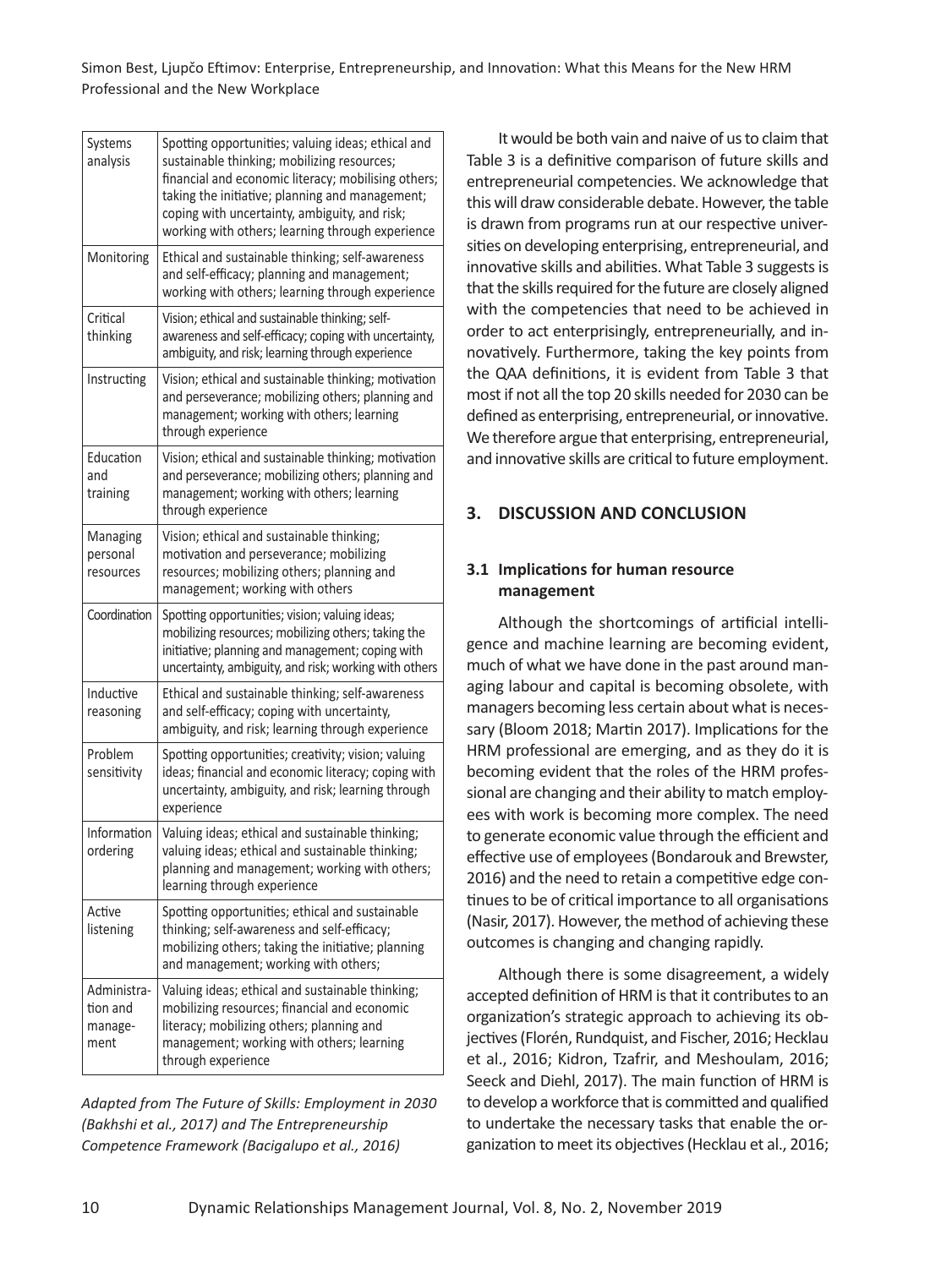Neubert et al., 2015; Plimmer, Bryson, and Teo, 2017; Seeck and Diehl, 2017). To do this, the general role of HRM professionals is to build competencies, foster col‐ laboration, and contribute to the development of the organization (Hecklau et al., 2016; Paauwe and Boon, 2018; Sammarra et al., 2017). Therefore, it is impera‐ tive to recruit, support, and coach employees that can respond to the evolving skills required for the future (Bloom, 2018; Neubert et al., 2015).

As we have indicated, these skills are changing. The classical approach was to recruit people on the basis of the ability to complete routine cognitive and manual tasks (Neubert et al., 2015). The new skills that are emerging, such as originality, complex problem solving, vision, ambiguity, and risk, are tied to the com‐ petencies required to act enterprisingly, entrepreneuri‐ ally, and innovatively. The growing emphasis on creativity and innovation in the workplace, along with the emerging skills required by employers of their em‐ ployees is questioning traditional ways of thinking about the role of HRM (Bamber, Bartram, and Stanton, 2017; Hecklau et al., 2016). Therefore, as tasks become more non‐routine and collaborative, HRM profession‐ als will have to react in a more proactive manner.

HRM professionals have not been customarily at the center of discussions about enterprise, en‐ trepreneurship, and innovation (Bamber, Bartram, and Stanton, 2017). However, the demand for em‐ ployees who are enterprising, entrepreneurial, and innovative will grow. This means that the HRM pro‐ fessional will need engage in these discussion and develop a broader understanding of the competen‐

cies that contribute to enterprising, entrepreneurial, and innovative behaviors, because these behaviors are the key to organizational success.

#### **3.2 Conclusion**

No one can argue that there will not be a seismic change in the way people work. This paper stimulates discussion about how HRM professionals respond to these changes. It argues that developing a deeper un‐ derstanding of the competencies required to act enter‐ prisingly, entrepreneurially, and innovatively could be the answer to ensuring that organizations are able to re‐ cruit the best person for the job. There is some evidence that successful enterprising, entrepreneurial, and inno‐ vative people tend to perform non‐routine cognitive and manual tasks better than those without such an ap‐ proach (Dehghanzadeh, 2016; Koudstaal, Sloof, and Van Praag, 2015). The paper offers a comparison between the predicted skill requirements of the fourth industrial revolution and the competencies required to act enter‐ prisingly, entrepreneurially, and innovatively as evidence of how enterprising, entrepreneurial, and innovative be‐ haviour could be part of the solution to find the most appropriate employees. There is no doubt that future employees need to take on greater tactical, collabora‐ tive, and creativity duties. To put this into context, imag‐ ine that I have two employees. One comes to me and says, "I have an idea, if we change this, we could save money, or if we do that our customers will be more satisfied." The other employee comes to me and asks, "What shall I do next?" Who am I going to dismiss from my employment?

### **SUMMARY IN SLOVENE / IZVLEČEK**

V povezavi s četrto industrijsko revolucijo prispevek predlaga enega iz med možnih odzivov na spreminjajoče se načine dela. Natančneje, avtorji predlagajo, da se strokovnjaki osredotočijo na razvi‐ janje globljih in širših razumevanj podjetnega, podjetniškega in inovativnega vedenja na področju človeških virov. Prispevek prikazuje pregled sprememb, ki so se začele pojavljati kot posledica omen‐ jene revolucije, in opisuje, kaj te spremembe pomenijo za zaposlitev. Nadalje prispevek raziskuje spretnosti, ki so ključna za prihodnost in predpostavlja, da je veliko slednjih (če ne celo vseh) mogoče doseči preko pridobivanja kompetenc, ki podjetne, podjetniške in inovativne ljudi naredijo uspešne. Raziskava nenazadnje obravnava tudi posledice za strokovnjake iz področja upravljanja s človeškimi viri in ugotavlja, da je globlje in širše razumevanje podjetnega, podjetniškega in inovativnega vedenja za njih ključnega pomena, saj se narava dela spreminja.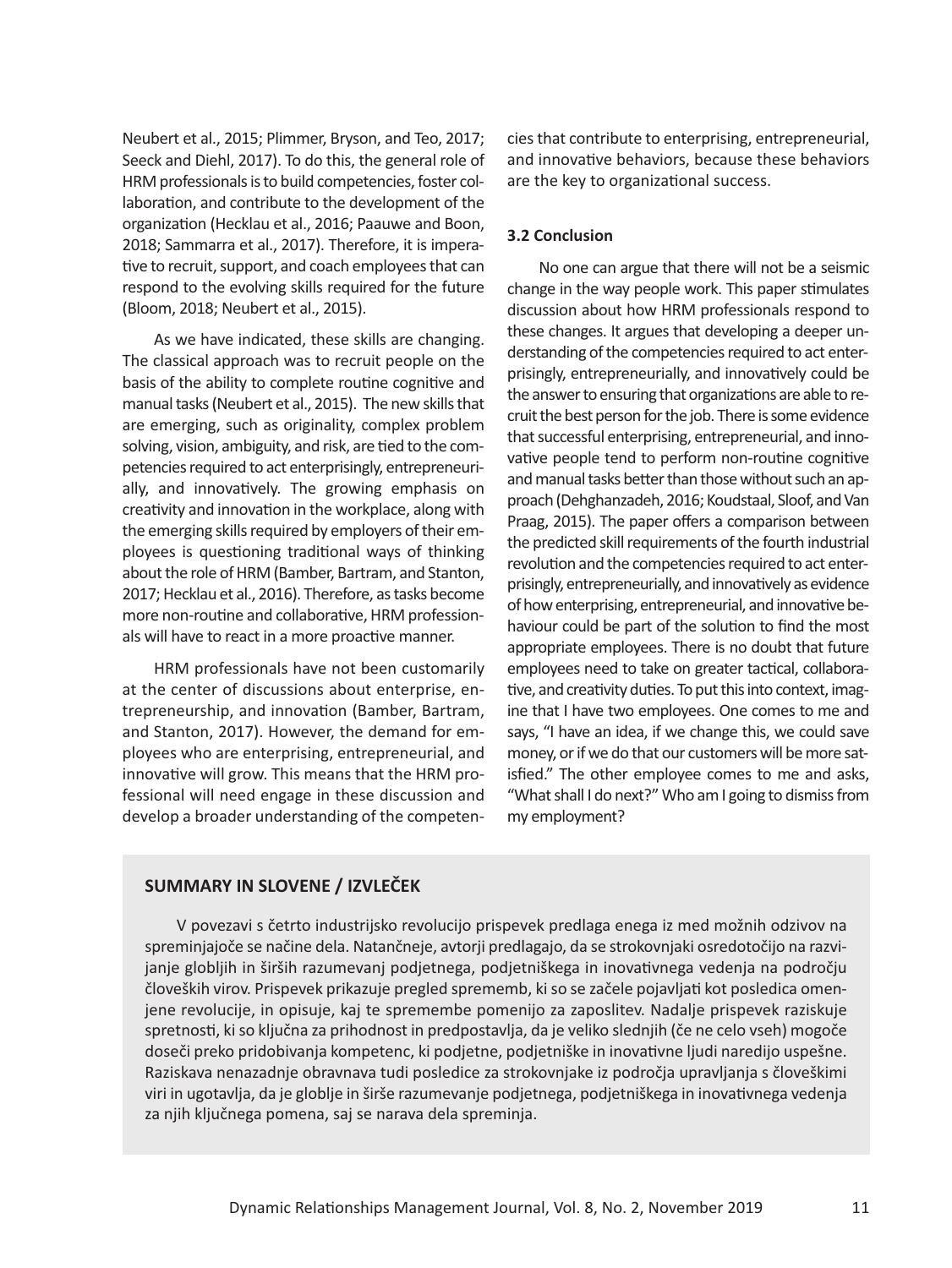### **REFERENCES**

- Abraham, K.G., Haltiwanger, J.C., Sandusky, K. & Spletzer, J.R. (2018). *Measuring the gig economy: Current knowledge and open issues* (No. w24950). National Bureau of Economic Research.
- Acemoglu, D. & Restrepo, P. (2017). *Robots and jobs: Evidence from US labor markets*. Retrieved from http://www.sipo‐ tra.it/wp-content/uploads/2017/04/Robots-and-Jobs-Evidence‐from‐US‐Labor‐Markets.pdf
- Agrawal, A.K., Gans, J.S. & Goldfarb, A. (2018). *Exploring the impact of artificial intelligence: Prediction versus judgment* (No. w24626). National Bureau of Economic Research.
- Arntz, M., T. Gregory & U. Zierahn. (2016). The Risk of Au‐ tomation for Jobs in OECD Countries: A Comparative Analysis. *OECD Social, Employment and Migration Working Papers*, No. 189, OECD Publishing, Paris.
- Autor, D. H., Frank L., & Richard J. M. (2003). The Skill Content of Recent Technological Change: An Empirical Exploration. *Quarterly Journal of Economics*, 118(4):1279–1333.
- Forbes (2018). *Forbes lists (companies).* Retrieved from https://www.forbes.com/lists/list-directory/-#68d22013b274
- Statista (2018). *Etsy's annual revenue from 2012 to 2018 (in million U.S. dollars).* Retrieved from https://www. ‐ statista.com/statistics/409371/etsy‐annual‐revenue/
- Audenaert, M., Vanderstraeten, A. & Buyens, D. (2017). When innovation requirements empower individual innovation: the role of job complexity. *Personnel Re‐ view*, 46(3), pp.608‐623.
- Bamber, G.J., Bartram, T. & Stanton, P. (2017). HRM and workplace innovations: formulating research questions. *Personnel Review*, 46(7), pp.1216‐1227.
- Bacigalupo, M., Kampylis, P., Punie, Y. & Van den Brande, G. (2016). *EntreComp: The Entrepreneur‐ship Compe‐ tence Framework*. Luxembourg: Publication Office of the European Union; EUR 27939 EN.
- Bakhshi, H., Downing, J.M., Osborne, M.A. & Schneider, P. (2017). *The future of skills: employment in 2030*. London: Pearson and Nesta.
- Bergvall‐Kåreborn, B., & Howcroft D. (2014). "Amazon Mechanical Turk and the Commodification of Labour*". New Technology, Work and Employment*, Vol. 29, No. 3, pp. 213‐223.
- Bloem, J., Van Doorn, M., Duivestein, S., Excoffier, D., Maas, R. & Van Ommeren, E. (2014). The Fourth Industrial Revolution. Things Tighten*. International Journal of Communications, Network and System Sciences***,** 10(3).
- Bloom, P. (2018). Re‐Engaging with the Future: Towards a People First 21st Century Digital Employment Con‐ tract*. Academy of Management Global Proceedings*, (2018), p.72.
- Bloom, D.E., Chatterji, S., Kowal, P., Lloyd‐Sherlock, P., McKee, M., Rechel, B., Rosenberg, L. & Smith, J.P. (2015). Macroeconomic implications of population ageing and selected policy responses. *The Lancet*, 385(9968), pp.649‐657.
- Beaudry, P., Green, D.A. & Sand, B.M. (2016). The great reversal in the demand for skill and cognitive tasks*. Journal of Labor Economics*, 34(S1), pp. S199‐S247.
- Bondarouk, T. & Brewster, C. (2016). Conceptualising the future of HRM and technology research. *The Interna‐ tional Journal of Human Resource Management,* 27(21), pp.2652‐2671.
- Brynjolfsson, E., & Andrew MacAfee. (2014). "*The Second Machine Age*", WW Norton and Company, New York.
- Brynjolfsson, E., McAfee, A., & Spence, M. (2014). *New World Order: Labor, Capital, and Ideas in the Power Law Economy*. Retrieved from https://www.foreignaf‐ fairs.com/articles/united‐states/2014‐06‐04/new‐ world‐order
- Carboni, C. (2017). Work and New Technologies in West‐ ern Societies. *Journal of Social Science for Policy Im‐ plications*, 5(2), pp.34‐39.
- Chillas, S., Marks, A. and Galloway, L. (2015). Learning to labour: an evaluation of internships and employability in the ICT sector. New Technology, *Work and Employ‐ ment*, 30(1), pp.1‐15.
- Colen, C.G., Krueger, P.M. & Boettner, B. (2018). Do Ris‐ ing Tides Lift All Boats Equally? Racial Disparities in Health across the Lifecourse among Middle‐Class African‐Americans and Whites. *SSM‐Population Health.*
- Dabla‐Norris, E., Kochhar, K., Suphaphiphat, N., Ricka, F., & Tsounta, E. (2015). Causes and consequences of in‐ come inequality: a global perspective. *International Monetary Fund*.
- Davies, A., Fidler, D., & Gorbis, M. (2011). *Future work skills 2020*. University of Phoenix Research Institute. Palo Alto, CA.
- De Stefano, V. (2015). The rise of the just-in-time workforce: On‐demand work, crowdwork, and labor pro‐ tection in the gig‐economy*. Comp. Lab. L. & Pol'y J*., 37, pp. 471.
- Dehghanzadeh, M.R., Kholasehzadeh, G., Birjandi, M., Antikchi, E., Sobhan, M.R. & Neamatzadeh, H. (2016). Entrepreneurship psychological characteristics of nurses. *Acta Medica Iranica*, 54(9), pp.595‐599.
- Deming, D.J. (2017). The growing importance of social skills in the labor market. *The Quarterly Journal of Economics*, 132(4), pp.1593‐1640.
- Farrell, H. & Newman, A. (2017). BREXIT, voice and loy‐ alty: rethinking electoral politics in an age of interde‐ pendence. *Review of international political economy*, 24(2), pp.232‐247.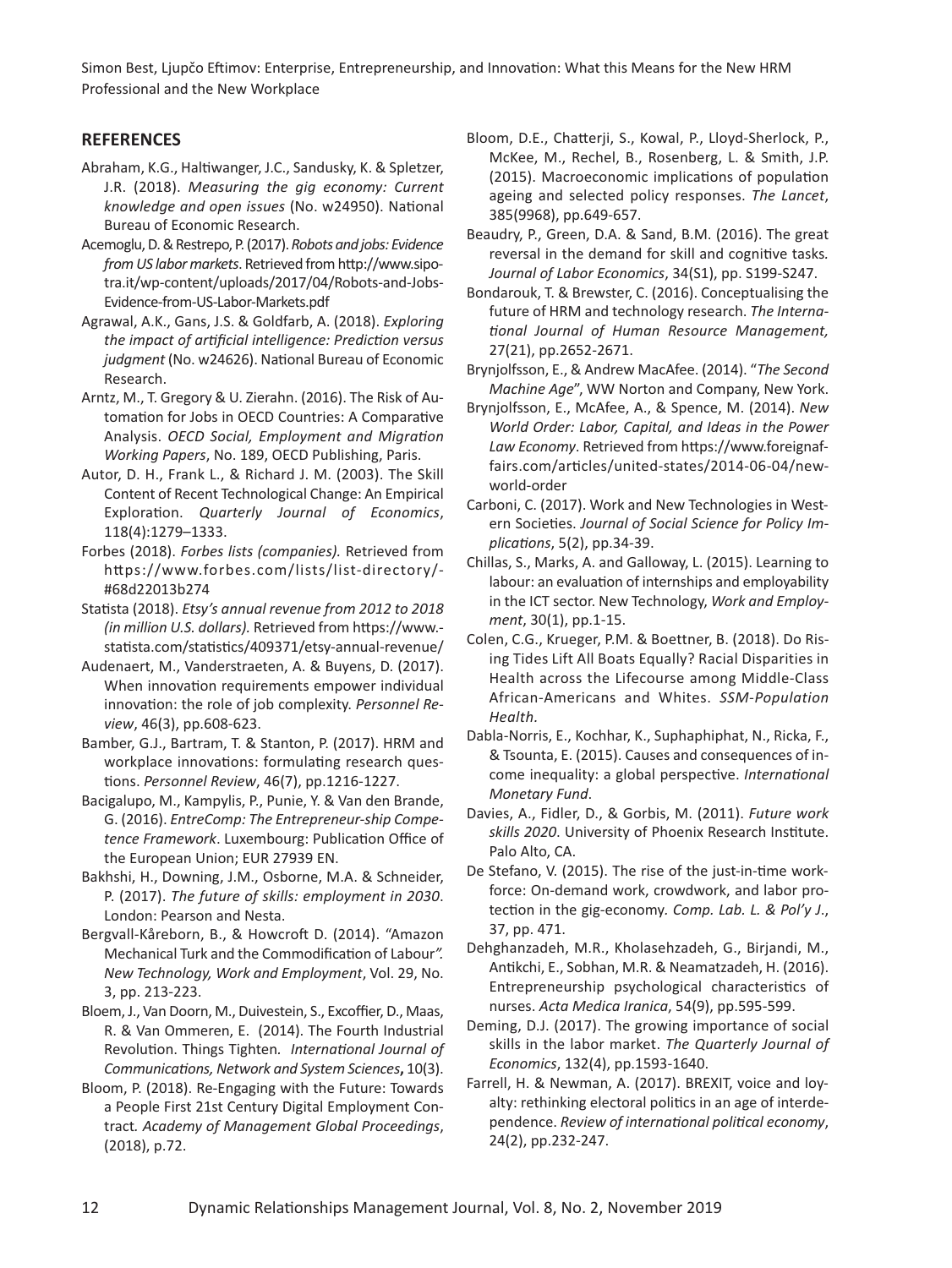- Florén, H., Rundquist, J. & Fischer, S. (2016). En‐ trepreneurial orientation and human resource man‐ agement: effects from HRM practices. *Journal of Organizational Effectiveness: People and Perfor‐ mance*, 3(2), pp.164‐180.
- Frey, C.B. & Osborne, M.A. (2017). The future of employ‐ ment: how susceptible are jobs to computerisation? *Technological forecasting and social change*, 114, pp.254‐280.
- Goldin, C. & Katz, L.F. (2018). The race between education and technology. *In Inequality in the 21st Century* (pp. 49‐54). Routledge.
- Goodwin, T. (2015). *The Battle Is For The Customer Interface.* Retrieved from: https://techcrunch.com/2015/03/03/in‐ the‐age‐of‐disintermediation‐the‐battle‐is‐all‐for‐the‐ customer‐interface/
- Greenhouse, S. (2015). *Uber: On the Road to Nowhere*. Retrieved from: http://prospect.org/article/road‐ nowhere‐3
- Habraken, M. and Bondarouk, T. (2017). Smart industry research in the field of HRM: Resetting job design as an example of upcoming challenges. In *Electronic HRM in the smart era* (pp. 221‐259). Emerald Publish‐ ing Limited.
- Hajkowicz, S.A., Reeson, A., Rudd, L., Bratanova, A., Hodgers, L., Mason, C. and Boughen, N. (2016). To‐ morrow's digitally enabled workforce: Megatrends and scenarios for jobs and employment in Aus‐ tralia over the coming twenty years. Australian Policy Online.
- Harari, Y.N., 2014. Sapiens: A brief history of humankind. Random House.
- Hecklau, F., Galeitzke, M., Flachs, S. and Kohl, H. (2016). Holistic approach for human resource management in Industry 4.0. *Procedia CIRP*. Volume 54, pp.1‐6.
- Heckman, J.J. and Kautz, T. (2012). Hard evidence on soft skills*. Labour economics*, 19(4), pp.451‐464.
- Hurrell, S.A. (2016). Rethinking the soft skills deficit blame game: Employers, skills withdrawal and the re‐ porting of soft skills gaps. *Human Relations*, 69(3), pp.605‐628.
- Johannessen, J.A. (2018). *The Workplace of the Future: The Fourth Industrial Revolution, the Precariat and the Death of Hierarchies*. Routledge.
- Kidron, A., Tzafrir, S.S. and Meshoulam, I. (2016). The ge‐ netic code: HRM internal integration scale. Manage‐ ment Research. *Journal of the Iberoamerican Academy of Management*, 14(3), pp.298‐316.
- Kokkohen, T. (2017). *The impact of automation and robo‐ tization on income distribution in post‐industrial coun‐ tries: Who are the winners and what steps should society take?* (Bachelor's Thesis). Aalto University School of Business.
- Koudstaal, M., Sloof, R. & Van Praag, M. (2015). Risk, un‐ certainty, and entrepreneurship: Evidence from a lab‐ in‐the‐field experiment*. Management Science*, 62(10), pp.2897‐2915.
- Lee, C., Huang, G.H. & Ashford, S. (2018). Job Insecurity and the Changing Workplace: Recent Developments and the Future Trends. *Annual Review of Organiza‐ tional Psychology and Organizational Behavior*.
- Lerner, P. (2017). *Would You Fly on an Airliner Without a Pilot? Air and Space*. Retrieved from https://www. ‐ airspacemag.com/flight‐today/02\_aug2017‐air‐ planes‐without‐pilots‐180963931/
- Levy, F. and Murnane, R.J. (2005). *The new division of labor: How computers are creating the next job mar‐ ket.* Princeton University Press.
- Liu, Y. and Grusky, D.B. (2013). The payoff to skill in the third industrial revolution. *American Journal of Soci‐ ology*, 118(5), pp.1330‐1374.
- Lu, H., Li, Y., Chen, M., Kim, H. & Serikawa, S. (2018). Brain intelligence: go beyond artificial intelligence. *Mobile Networks and Applications*, 23(2), pp.368‐375.
- Madsbjerg, C. (2017). *Sensemaking: The Power of the Hu‐ manities in the Age of the Algorithm*. Hachette Books.
- Mainert, J., Niepel, C., Murphy, K.R. & Greiff, S. (2018). The Incremental Contribution of Complex Problem‐Solving Skills to the Prediction of Job Level, Job Complexity, and Salary. *Journal of Business and Psychology*, pp.1‐21.
- Martin, J.M. (2017). Who's afraid of Virginia Woolf? In Bac‐ carani C., Martin, J. (Eds.), *20th Excellence in Services Inter‐ national Conference (EISIC)*. Emerald Publishing Limited.
- MacCrory, F., Westerman, G., Alhammadi, Y. & Brynjolfs‐ son, E. (2014). *Racing with and against the machine: Changes in occupational skill composition in an era of rapid technological advance*. Thirty‐fifth International Conference on Information Systems, Auckland.
- Moravec, H. (1988). *Mind children, the future of robot and human intelligence*. MA, United states: Harvard University Press Cambridge.
- Moravec, H. (1999). Rise of the Robots*. Scientific Ameri‐ can*, 281(6), pp.124‐135.
- Nasir, S.Z. (2017). Emerging Challenges of HRM in 21st Century: A Theoretical Analysis. *International Journal of Academic Research in Business and Social Sciences*, 7(3), pp.216‐223.
- Neubert, J.C., Mainert, J., Kretzschmar, A. and Greiff, S. (2015). The assessment of 21st century skills in industrial and organizational psychology: Complex and collabora‐ tive problem solving*. Industrial and Organizational Psy‐ chology*, 8(2), pp.238‐268.
- Paauwe, J. and Boon, C. (2018). Strategic HRM: A critical review. In Collings, D. G. and Wood, G. (Eds.), *Human Resource Management: A critical approach* (pp. 49‐ 73). Abingdon, England: Routledge.